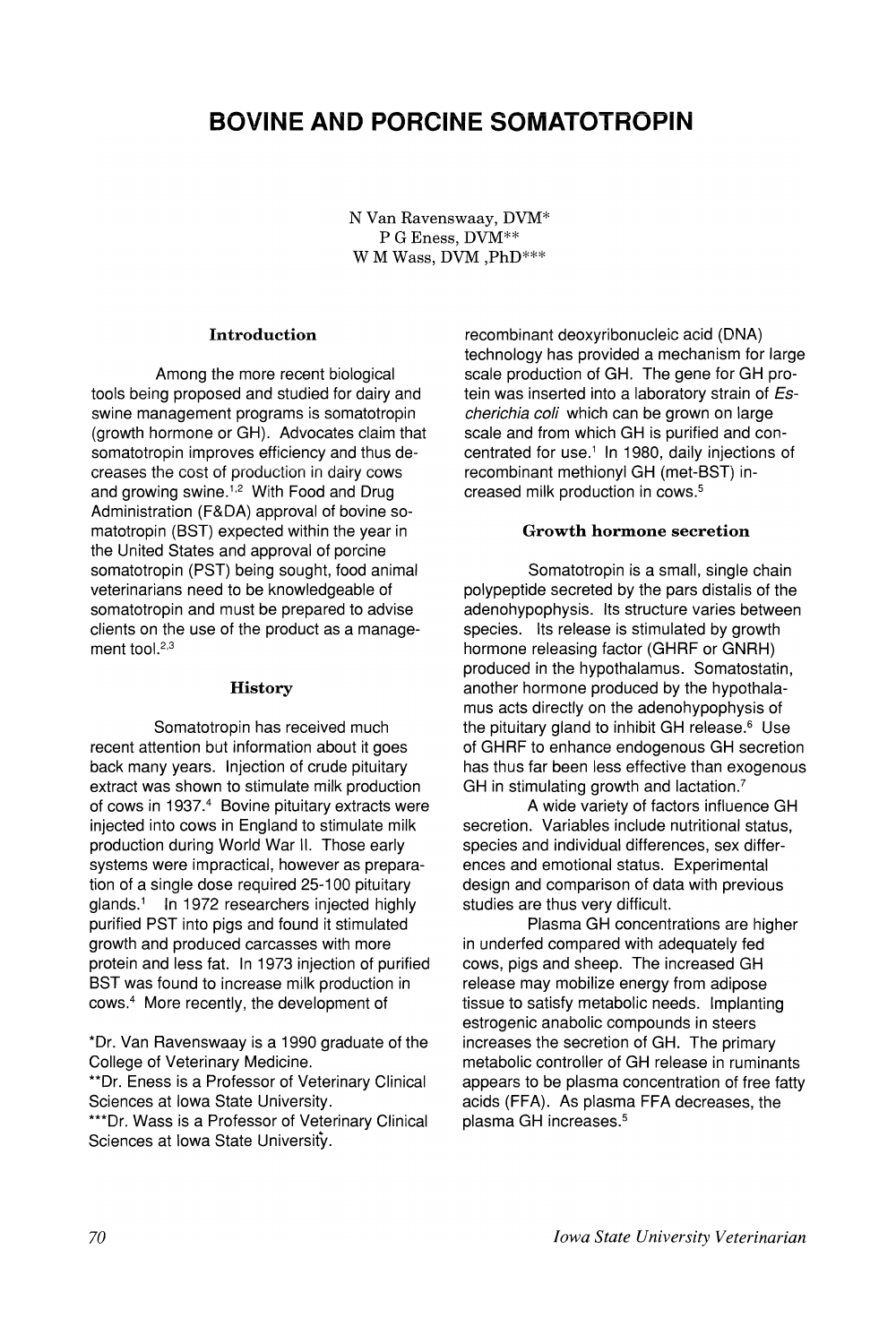## Growth hormone physiology

GH is species specific but has many similar physiological effects across species. GH promotes skeletal growth, protein synthesis, hepatic glyconeolysis and lipolysis within adipose tissue.<sup>6</sup> Skeletal growth is promoted by increasing cell replication and the formation of collagen. $5,6$  GH increases the oxidation of fat (lipolysis). The transport of glucose into body tissues in inhibited.<sup>5</sup>

GH increases blood glucose concentration by decreasing cellular uptake and utilization and by increasing hepatic glucose output. Cellular utilization of glucose is decreased by inhibition of phosphorylation. This action tends to conserve glucose and is made possible by the lipid mobilizing action of GH.<sup>6</sup>

GH stimulates protein synthesis and tissue growth. It stimulates amino acid uptake by cells and the incorporation of amino acids into protein. Animals receiving GH have higher energy requirements for maintenance, growth and production due to the higher protein deposition rate and greater lean body mass. These factors also decrease the energy available for lipogenesis.<sup>8</sup>

Growth hormone may also be important in the functioning of the immune system. It is thought to enhance functional activities of lymphocytes and to be necessary for maintaining lymphocyte populations in lymphatic tissue. <sup>2</sup>

## Effects on lactation in dairy cows

Injection of SST into dairy cows has increased milk production by as much as 40% in some instances.<sup>4</sup> In another study the stimulation from a prolonged release formulation of SST increased fat corrected milk by 20% as compared to control animals. The milk composition was unchanged except for a slight increase in milk protein. Dry matter intake was increased but feed efficiency was essentially unchanged.<sup>10</sup>

BST treated cows have increased synthesis of lactose, fat and protein in the mammary gland. These changes have been shown to be associated with increased cardiac output and increased mammary blood flow.<sup>4</sup> It is believed that the overall galactopoietic action of SST is associated with increased partitioning of nutrients for milk synthesis which is later followed by increased voluntary feed intake.<sup>4,5,12</sup>

BST also alters the partitioning of mineral nutrients in the bovine. The levels of calcium and phosphorus in milk are not changed, therefore greater total quantities are secreted. This requires either greater absorption from the alimentary tract or greater mobilization of skeletal reserves or a combination of the two. Eventually, voluntary intake must increase to match the output. As is the case with energy and protein supplying nutrients, there is considerable variation among individual animals both in feed intake and in partitioning of nutrients among body tissues.<sup>4</sup>

## Effects of PST on pork production

PST affects the growth performance and body composition of swine. Marked improvements in daily gain, feed efficiency, carcass lipid content and lean body mass have been reported. Many of the PST effects are accounted for by decreased lipogenesis and continuing lipolysis. These effects are apparently independent of energy intake.<sup>8</sup> Some studies have shown that pigs treated with PST had lower dressing percentages, indicating a higher percent of visceral organs. The increases were found to be in the liver, kidney and pancreatic tissues. <sup>14</sup> Some differences have been reported in the proprietary qualities of pork from pigs treated with PST. Scores for juiciness, tenderness and flavor have been lower in some studies, particularly in pork from pigs receiving higher doses of PST. 15,16

## Food safety

BST has been demonstrated to be inactive when administered systemically to humans. All mammals produce their own species specific somatotropin. Each has·a different amino acid sequence. The FDA has approved the sale for consumption of milk and meat derived from cows treated experimentally with BST. Milk from BST treated animals is similar in composition to milk from untreated cows. No health or environmental issues have emerged that are likely to keep SST products from earning FDA approval.<sup>17</sup>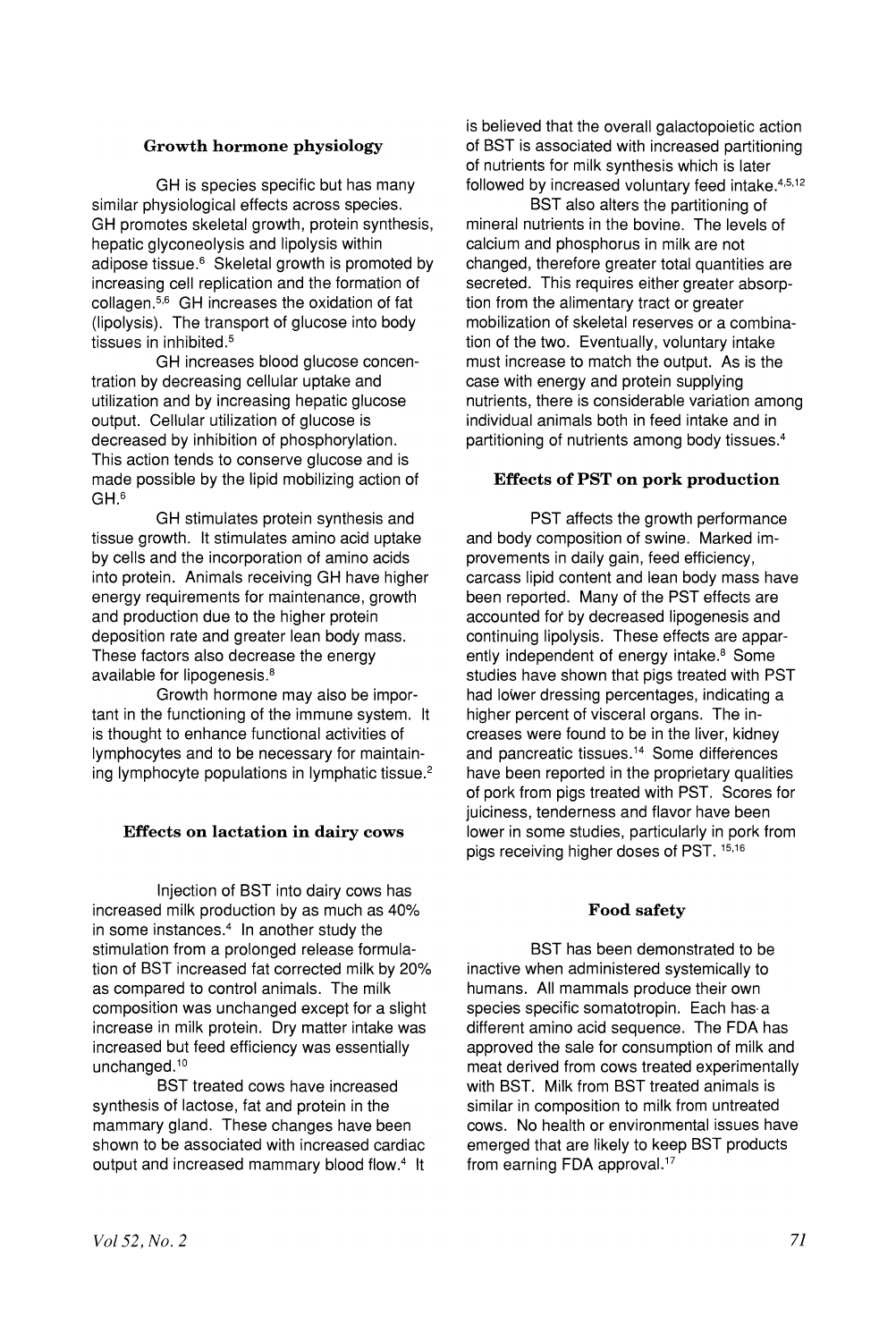# Animal health

Long term growth hormone treatment may lead to acute or chronic animal health problems such as ketosis, chronic wasting, hepatic lipidosis, infertility and increased susceptibility to infectious diseases.<sup>4</sup> This would seem to be particularly true if adequate nutrition is not provided to meet the demands of increased production. Several trials have been completed, however in which no deleterious effects were noted.<sup>4,10,11</sup> Thus it seems clear that GH can be successfully used as a management tool without causing an increase in animal health problems.

Increased somatic cell counts have been noted in cows treated with BST in some trials but this has not been a consistent finding and may in fact have been unrelated to use of GH. Some degree of heat intolerance has also been reported with the use of BST during hot humid weather.3,18

Some studies have shown BST to have no effect on reproductive function in cows as measured by number of days to first estrus, pregnancy rate, ernbryo loss, calf development, gestation length or birth weight of calves. Other studies have shown small increases in days open, calving interval and services per pregnancy. It is thought that any negative effects of BST on reproduction are most likely the result of an energy deficit rather than any direct effect on reproductive function.3,10,11

Studies using relatively high doses of PST on gilts have resulted in impaired ovarian development and delayed estrus.<sup>13</sup> More work in this area may be indicated but it appears that at the present time PST should not be used on replacement gilts.

PST treated swine have been found to have increased mortality in some studies,<sup>2,9</sup> but this has been an inconsistent observation. Other studies have reported an increase in severity of osteochondrosis or increased osteochondrosis-like lesions.<sup>2</sup>

#### Socioeconomic impact of somatotropin

Sufficient evidence is available to indicate clearly that somatotropin can be successfully used as a management tool in animal agriculture. The economic impact and the societal changes that will be associated with widespread use of the products are matters of great concern at the present time and are as yet untested.

One study suggests that by the mid 1990's fifty percent of American dairy herds may be receiving BST.<sup>17</sup> Another study suggests that by the year 2000 approximately 50 percent of current dairy farmers in this country will have been forced out of business by the economic effects of BST. Average annual milk production is projected to be 20,400 pounds in BST treated cows as compared to 16,300 in untreated cows. The increased production is anticipated to exceed the national demand for milk and milk products.19 Presently two state legislatures (Minnesota and Wisconsin) have banned the use of BST in dairy cows for at least a one year period of time. Several other state legislatures have mandated labeling for milk from BST treated cows.

It appears likely that FDA approval of both BST and PST will be forthcoming but presently there is concern over what delivery systems will be used. Reluctance has been expressed over approval of repository or long acting formulations of these products. Likewise, industry acceptance of products requiring daily injections is questionable at best. The cost-benefit ratio has been estimated to be in the range of 1:3 to 1:5 for BST $19$  however, and if this can be achieved it is difficult to imagine that progressive producers will choose to reject the technology.

#### The veterinarian's role

Veterinarians must be prepared to advise producers on the uses of somatotropin in dairy animals and pigs. Health management programs will be needed that take GH use into consideration.

It appears likely that BST treated cows will resemble those in the rising phase of lactation with respect to nutritional needs, reproductive capacity and susceptibility to disease. Herds with superior management but limiting,genetic potential might be expected to respond well to BST. On the other hand, herds in which management is already limiting may respond poorly to BST.18

,Cows that are in negative energy balance in early lactation probably should not receive BST. For most producers this may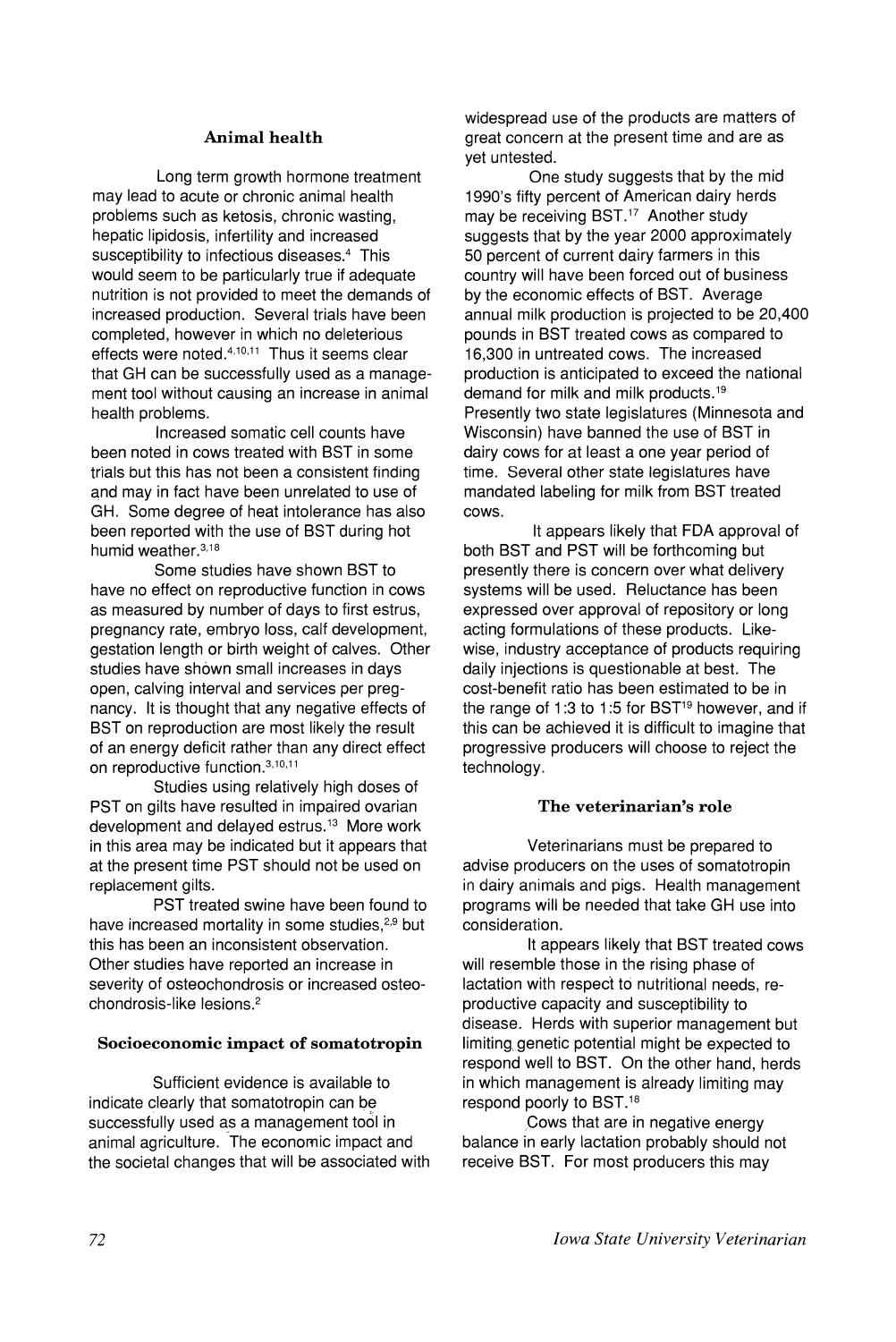mean withholding treatment with the product for the first 60 days of lactation. Likewise, animals that are in poor condition should not receive BST. It is anticipated that BST treated cows will have a greater persistency of the lactation curve and will produce more milk in the latter part of lactation.

Dry matter intake increases 3-15 percent in BST treated cows after an initial four to six week lag.<sup>20</sup> Feeding strategies will need to be developed to insure the proper nutrient intake without adverse effects on the animal.

If mammary capacity is a limiting factor it may be necessary to use three or more milkings per day to realize the beneficial effects of BST in individual animals. BST will certainly not be indicated for all cows in given herds. It would appear that BST would be most useful in cows that drop off too rapidly in milk production, do not peak, experience prolonged calving intervals or gain excessive body weight.

Similar problems can be expected in adapting to the use of somatotropin in swine. It would be expected that needs for amino acids and non-specific nitrogen would increase in growing swine on PST due to "tissue repartitioning". A recent study showed no significant difference in performance of growing swine on 19 percent protein as compared to a 16 percent protein ration however.<sup>14</sup> It does appear that PST should not be used in gilts intended for breeding. It also appears that the delivery system will be critical in determining producer acceptance of PST for swine.

#### References

1. Harlander SK, Marketing and Consumer Acceptance of BST. Bovine Somatotropin, Proceedings of Symposia, Veterinary learning Systems., Inc. 25-30. 1990.

2. Dau OJ, Bane DP. Porcine Somatotropin: Physiologic Effects and Potential Influence on Animal Health. Compendium on Continuing Education. 12:117-121. 1990.

3. McClary D. The Impact of BST on Animal Health and Reproduction. Bovine Somatotropin: Proceedings of Symposia. Veterinary learning Systems Co., Inc. 5-10. 1990.

4. Peel CJ, Bauman DE. Somatotropin and Lactation. J Dairy Sci. 70:474-486. 1987.

5. Gluckman PO, Breier BH. Physiology of the Somatotropic Axis with Particular Reference to the Ruminant. J Dairy Sci. 70:442-466. 1987.

6. Hardy RN. Endocrine Physiology. Edward Arnold (Publishers) Ltd. 80-89. 1981.

7. Bailie CA, Buonomo FC. Growth Hormone Releasing Factor Effects on Pituitary Function, Growth and Lactation. J Dairy Sci. 70:467-473. 1987.

8. Campbell RG, Steele NC, et al. Interrelationships Between Energy Intake and Endogenous Growth Hormone Administration on Performance, Body Composition and Protein and Energy Metabolism of Growing Pigs Weighing 25-55 kg Live Weight. J An Sci. 66:1643-1655.

9. Kveragas Cl, Seerley RW, et al. Influence of Exogenous Growth Hormone and Gestational Diet on Sow Blood and Milk Characteristics and on Baby Pig Blood, Body Composition and Performance. J An Sci. 63:1877-1887. 1986.

10. Phipps RH, Weller RF. A Preliminary Report on a Prolonged Release Formulation of Bovine Somatotropin with Particular Reference to Animal Health. Vet Rec. 122:512-213. 1988.

11. Eppard PJ, Bauman DE, et al. Effect of 188 Day Treatment with Somatotropin on Health and Reproductive Performance of Lactating Cows. J Dairy Sci. 70:582-591. 1987.

12. Whitaker DA, Smith EJ, Kelly JM. Health, Welfare and Fertility Implications of the Use of Bovine Somatotropin in Dairy Cattle. Vet Rec. 122:503-505. 1988.

13. Bryan KA, Hammond JM, et al. Reproductive and Growth Responses of Gilts to Exogenous Porcine Pituitary Growth Hormone. J An Sci. 67:196-205. 1989.

14. Zimmerman DR. Porcine Somatotropin and Nonspecific Nitrogen Need of Finishing Pigs. ISU Swine Research Report - 1989. Iowa State University Extension, Ames, IA. AS-605: 22-26. December, 1989.